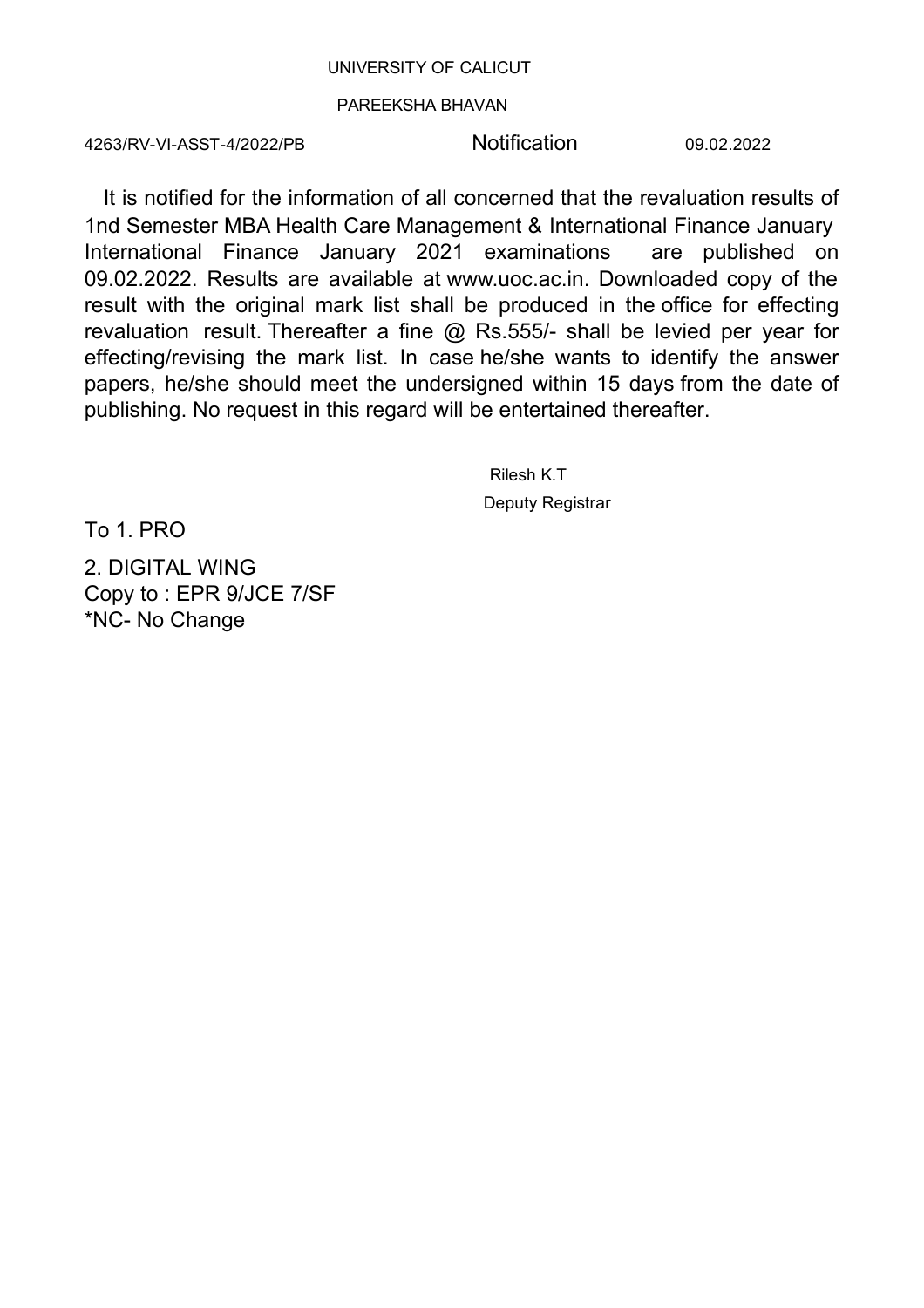| R<br>יי<br>J<br>I | Δ |
|-------------------|---|
|-------------------|---|

| 2021 Mark statement<br><b>1st Sem MBA HCM January</b> |                        |                       |                                                              |           |
|-------------------------------------------------------|------------------------|-----------------------|--------------------------------------------------------------|-----------|
|                                                       | <b>Register Number</b> | <b>Name</b>           | Paper                                                        | Grade     |
| $\mathbf{1}$                                          | HBAUMBH007             | HIMA.V                | <b>QUANTITATIVE TECHNIQUES</b>                               | <b>NC</b> |
| $\overline{2}$                                        | JMARMBH029             | <b>SREEJITH T</b>     | <b>QUANTITATIVE TECHNIQUES</b>                               | <b>NC</b> |
| 3                                                     | JMASMBH018             | <b>NAVYA JOSE</b>     | <b>QUANTITATIVE TECHNIQUES</b>                               | <b>NC</b> |
| 4                                                     | JMAUMBH002             | <b>ABHIRAMI C.S</b>   | <b>BASICS IN GENERAL MEDICAL</b><br><b>SCIENCE</b>           | Е         |
|                                                       |                        |                       | <b>QUANTITATIVE TECHNIQUES</b>                               | F         |
| 5                                                     | JMAUMBH003             | <b>AISHWARYA V R</b>  | <b>HEALTH CARE ECONOMICS</b>                                 | Е         |
| 6                                                     | <b>JMAUMBH006</b>      | <b>ASWATHI SUBASH</b> | <b>BASICS IN GENERAL MEDICAL</b><br><b>SCIENCE</b>           | D<br>Е    |
| $\overline{7}$                                        |                        |                       | <b>HEALTH CARE ECONOMICS</b>                                 |           |
|                                                       | JMAUMBH007             | <b>ATHIRA P P</b>     | <b>HEALTH CARE ECONOMICS</b><br><b>MANAGEMENT THEORY AND</b> | Е         |
| 8                                                     | JMAUMBH011             | <b>DILSHAPL</b>       | <b>HEALTH CARE ETHICS</b>                                    | <b>NC</b> |
|                                                       |                        |                       | <b>MEDICO - LEGAL AND</b><br><b>BUSINESS LAWS</b>            | B         |
| 9                                                     | JMAUMBH012             | <b>GOPIKA A R</b>     | <b>MEDICO - LEGAL AND</b><br><b>BUSINESS LAWS</b>            | D         |
| 10                                                    | JMAUMBH016             |                       | <b>KAMARUDHEEN C P QUANTITATIVE TECHNIQUES</b>               | <b>NC</b> |
| 11                                                    | JMAUMBH020             | <b>NIVYA KV</b>       | <b>BASICS IN GENERAL MEDICAL</b><br><b>SCIENCE</b>           | <b>NC</b> |
| 12                                                    | JMAUMBH021             | <b>RAMSHIJA K R</b>   | <b>QUANTITATIVE TECHNIQUES</b>                               | <b>NC</b> |
| 13                                                    | JMAUMBH022             | <b>SAHLA KY</b>       | <b>BASICS IN GENERAL MEDICAL</b><br><b>SCIENCE</b>           | <b>NC</b> |
| 14                                                    | JMAUMBH026             | <b>SREELAKSHMIK</b>   | <b>QUANTITATIVE TECHNIQUES</b>                               | <b>NC</b> |
|                                                       | JMAUMBH028             | <b>VISHNUP</b>        | <b>MANAGEMENT THEORY AND</b><br><b>HEALTH CARE ETHICS</b>    | <b>NC</b> |
| 15                                                    |                        |                       | <b>MEDICO - LEGAL AND</b><br><b>BUSINESS LAWS</b>            | C         |
|                                                       |                        |                       | <b>QUANTITATIVE TECHNIQUES</b>                               | <b>NC</b> |
|                                                       |                        |                       | <b>HEALTH CARE ECONOMICS</b>                                 | E         |
| 16                                                    | JMAUMBH029             | <b>VISMAYA C R</b>    | <b>HEALTH CARE AND HOSPITAL</b><br><b>ENVIORNMENT</b>        | D         |
|                                                       |                        |                       | <b>BASICS IN GENERAL MEDICAL</b><br><b>SCIENCE</b>           | <b>NC</b> |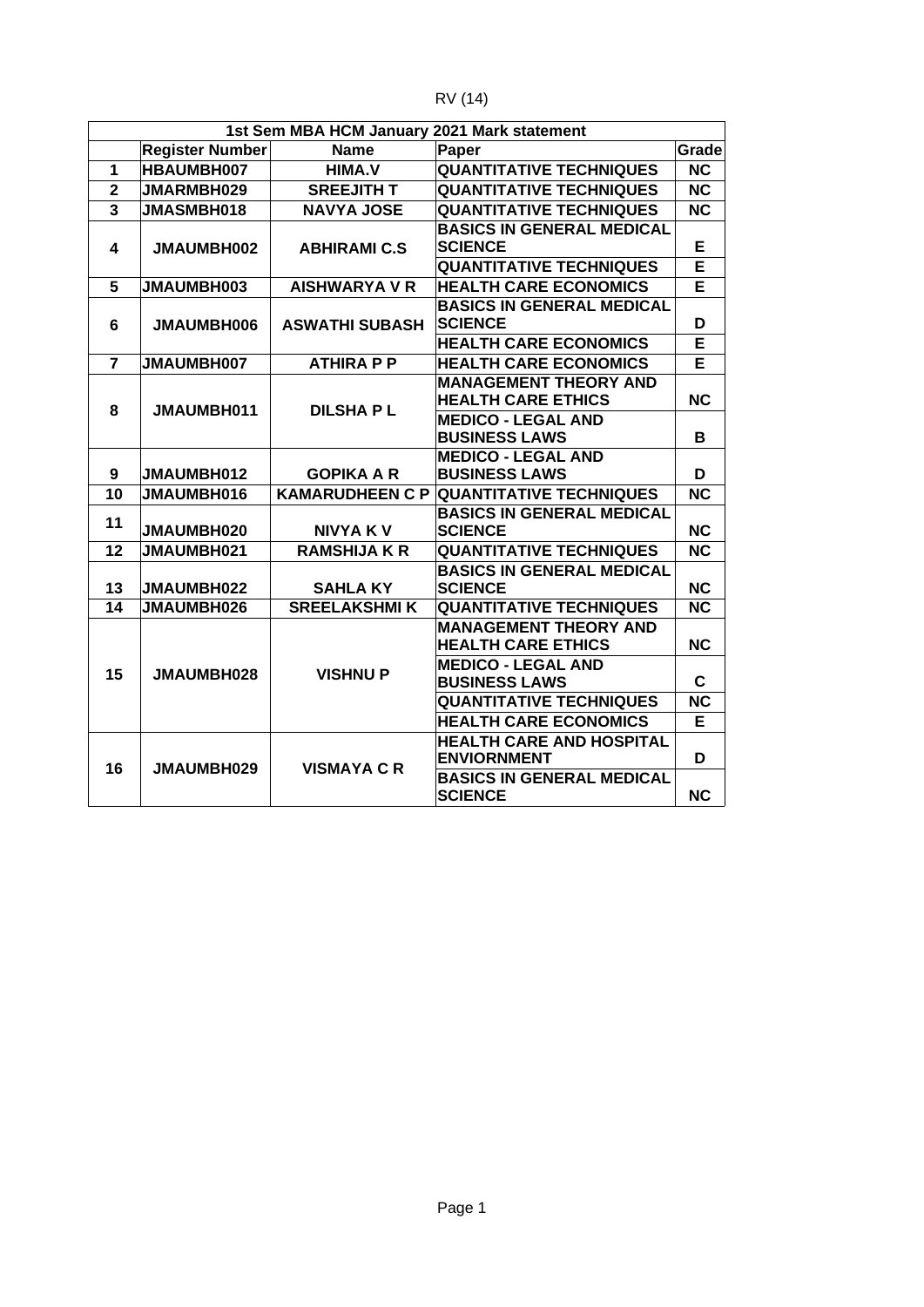Sheet1

| 1ST SEM MBA IF JAN 2021 |                                      |                                  |                                                        |           |
|-------------------------|--------------------------------------|----------------------------------|--------------------------------------------------------|-----------|
| <b>SL</b><br>NO         | Name                                 | <b>REGISTER</b><br><b>NUMBER</b> | <b>PAPER DETAILS</b>                                   | Grade     |
| 1                       | <b>ADEM ZANEEN JMATMBF002</b>        |                                  | <b>QUANTITATIVE TECHNIQUES</b>                         | D         |
|                         |                                      |                                  | <b>MANAGERIAL ECONOMICS</b>                            | Е         |
| $\overline{2}$          | <b>SRIBINK</b>                       | JMATMBF030                       | <b>QUANTITATIVE TECHNIQUES</b>                         | D         |
| 3                       | <b>ANJITHA JOSE</b>                  | JMAUMBF004                       | <b>ORGANIZATIONAL</b><br><b>BEHAVIOUR</b>              | C         |
| 4                       | <b>ARUN</b><br><b>NARAYANAN</b>      | JMAUMBF006                       | <b>MANAGEMENT THEORY AND</b><br><b>BUSINESS ETHICS</b> | Е         |
| 5                       | <b>ARUN N S</b>                      | JMAUMBF007                       | <b>ORGANIZATIONAL</b><br><b>BEHAVIOUR</b>              | C         |
| 6                       | <b>AYSHA</b><br><b>SHERIN</b>        | JMAUMBF010                       | <b>QUANTITATIVE TECHNIQUES</b>                         | D         |
|                         |                                      |                                  | <b>CORPORATE AND BUSINESS</b><br><b>LAWS</b>           | D         |
|                         |                                      |                                  | <b>ORGANIZATIONAL</b><br><b>BEHAVIOUR</b>              | D         |
| 7                       | <b>JASNA</b><br><b>REJA.M.M</b>      | <b>JMAUMBF016</b>                | <b>MANAGERIAL ECONOMICS</b>                            | C         |
|                         |                                      |                                  | <b>ORGANIZATIONAL</b><br><b>BEHAVIOUR</b>              | B         |
| 8                       | <b>KRISHNAPRIY</b><br><b>APA</b>     | JMAUMBF019                       | <b>QUANTITATIVE TECHNIQUES</b>                         | D         |
| 9                       | MINTA T.<br><b>MONACHAN</b>          | JMAUMBF021                       | <b>QUANTITATIVE TECHNIQUES</b>                         | D         |
| 10                      | <b>OSHIN P BHASI</b>                 | JMAUMBF022                       | ORGANIZATIONAL<br><b>BEHAVIOUR</b>                     | С         |
| 11                      | <b>RAGESHWARI</b><br>R               | JMAUMBF025                       | <b>QUANTITATIVE TECHNIQUES</b>                         | <b>NC</b> |
| 12                      | <b>RAMPRAKASH</b><br>K N             | JMAUMBF026                       | <b>ORGANIZATIONAL</b><br><b>BEHAVIOUR</b>              | D         |
| 13                      | <b>SAJITH</b><br><b>SADANANDAN</b>   | JMAUMBF027                       | <b>QUANTITATIVE TECHNIQUES</b>                         | D         |
| 14                      | <b>SHIRIN</b><br><b>SHAHANAS C S</b> | JMAUMBF029                       | <b>MANAGERIAL ECONOMICS</b>                            | D         |
| 15                      | <b>SREELAKSHMI</b><br><b>ASHOKAN</b> | JMAUMBF031                       | <b>QUANTITATIVE TECHNIQUES</b>                         | Е         |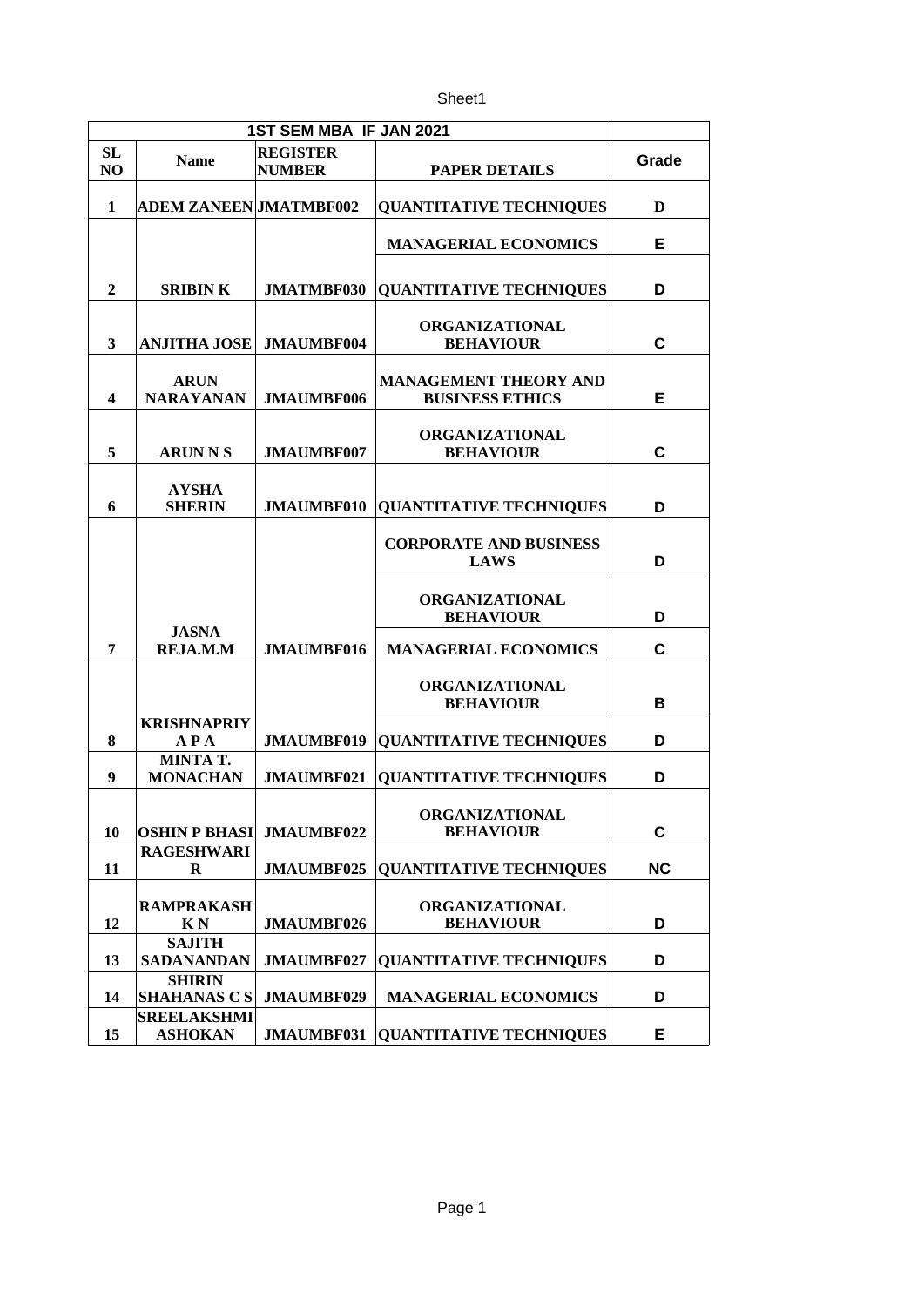Sheet1

| 3 Sem MBA HCM JAN 2021 |                 |                                      |                                                                                             |           |
|------------------------|-----------------|--------------------------------------|---------------------------------------------------------------------------------------------|-----------|
| SL                     | <b>REGISTER</b> |                                      |                                                                                             | Grade     |
| NO                     | <b>NUMBER</b>   | <b>NAME</b>                          | <b>PAPER DETAILS</b>                                                                        |           |
| $\mathbf{1}$           | JMAQMBH008      | <b>RIJOY ROY .P</b>                  | EPIDEMIOLOGY, PUBLIC<br><b>HEALTH AND SOCIAL</b><br><b>SCIENCE</b>                          | <b>NC</b> |
| $\overline{2}$         | JMASMBH009      | <b>ARUN R</b>                        | <b>STRATEGIC HEALTH</b><br><b>CARE MANAGEMENT</b>                                           | D         |
| 3                      | JMATMBH002      | <b>ALESHA SUNNY</b>                  | <b>HUMAN RESOURCE</b><br><b>PLANNING AND</b><br><b>DEVELOPMENT IN</b><br><b>HEALTH CARE</b> | D         |
|                        |                 |                                      | <b>SUPPLY CHAIN</b><br><b>MANAGEMENT IN</b><br><b>HEALTH CARE</b>                           | D         |
| 4                      | JMATMBH005      | <b>ARUNIMA N M</b>                   | <b>PATIENT BEHAVIOUR</b><br><b>AND CARE</b>                                                 | D         |
| 5                      |                 | <b>JMATMBH013 JITHIN PRATHAP T J</b> | <b>PATIENT BEHAVIOUR</b><br><b>AND CARE</b>                                                 | Е         |
|                        |                 |                                      | EPIDEMIOLOGY, PUBLIC<br><b>HEALTH AND SOCIAL</b><br><b>SCIENCE</b>                          | <b>NC</b> |
|                        |                 |                                      | PATIENT BEHAVIOUR<br><b>AND CARE</b>                                                        | <b>NC</b> |
| 6                      | JMATMBH016      | <b>KRISHNALAYA</b>                   | <b>HEALTH CARE AND</b><br><b>INSURANCE</b>                                                  | в         |
| 7                      | JMATMBH017      | <b>LAKSHMIPV</b>                     | <b>PATIENT BEHAVIOUR</b><br><b>AND CARE</b>                                                 | D         |
|                        |                 |                                      | <b>SUPPLY CHAIN</b><br><b>MANAGEMENT IN</b><br><b>HEALTH CARE</b>                           | D         |
|                        |                 |                                      | EPIDEMIOLOGY, PUBLIC<br><b>HEALTH AND SOCIAL</b><br><b>SCIENCE</b>                          | Е         |
|                        |                 |                                      | <b>HEALTH CARE AND</b>                                                                      |           |
| 8                      | JMATMBH021      | POORNIMA JAYAN                       | <b>INSURANCE</b>                                                                            | С         |
|                        |                 |                                      | EPIDEMIOLOGY, PUBLIC<br><b>HEALTH AND SOCIAL</b><br><b>SCIENCE</b>                          | <b>NC</b> |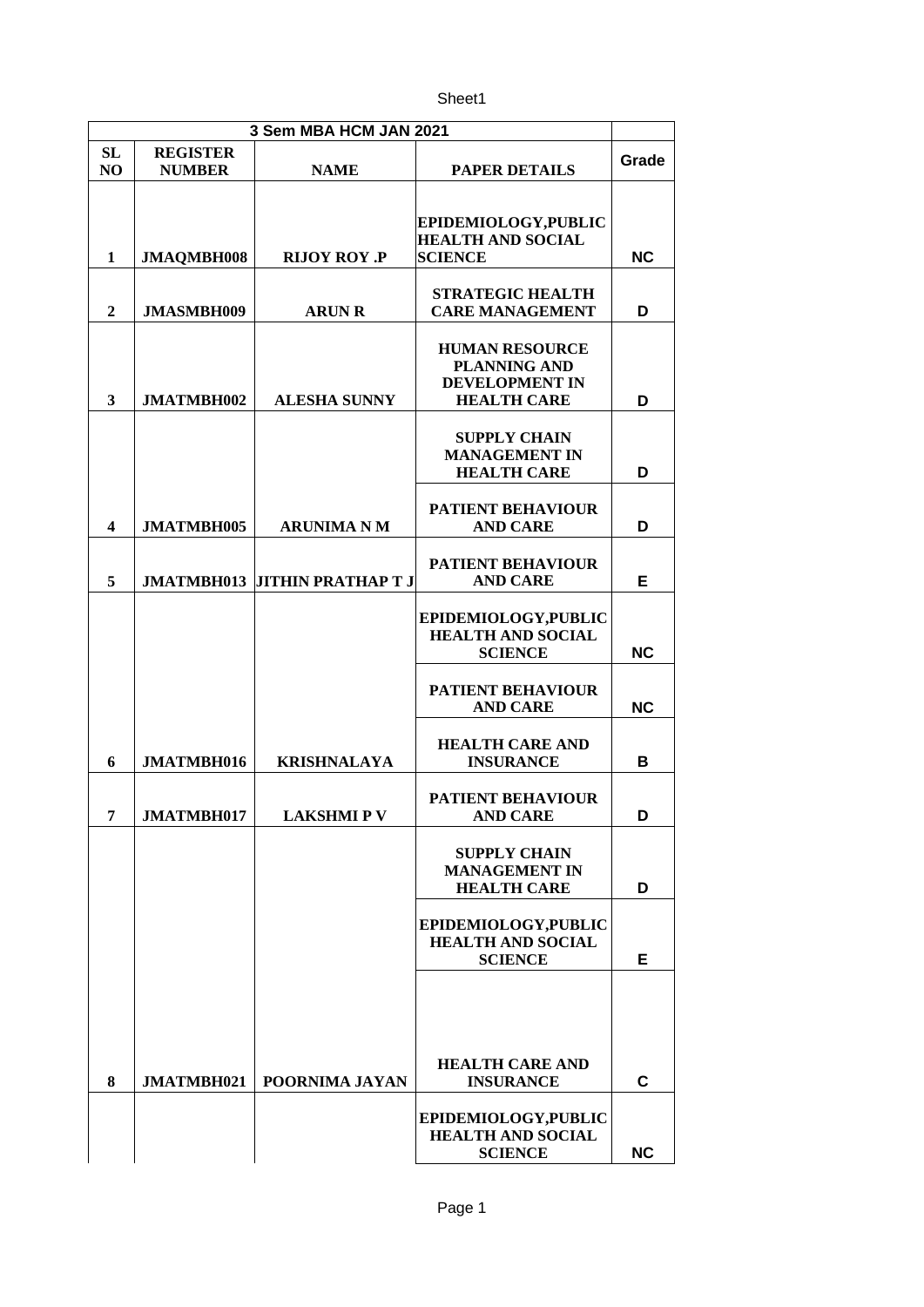| 9  | JMATMBH023 | <b>RAHUL MENON P</b> | <b>HEALTH CARE AND</b><br><b>INSURANCE</b>                        | в |
|----|------------|----------------------|-------------------------------------------------------------------|---|
| 10 | JMATMBH027 | <b>SREEJITH C J</b>  | <b>SUPPLY CHAIN</b><br><b>MANAGEMENT IN</b><br><b>HEALTH CARE</b> |   |
|    | JMATMBH028 | <b>SREEJITH P S</b>  | <b>PATIENT BEHAVIOUR</b><br><b>AND CARE</b>                       |   |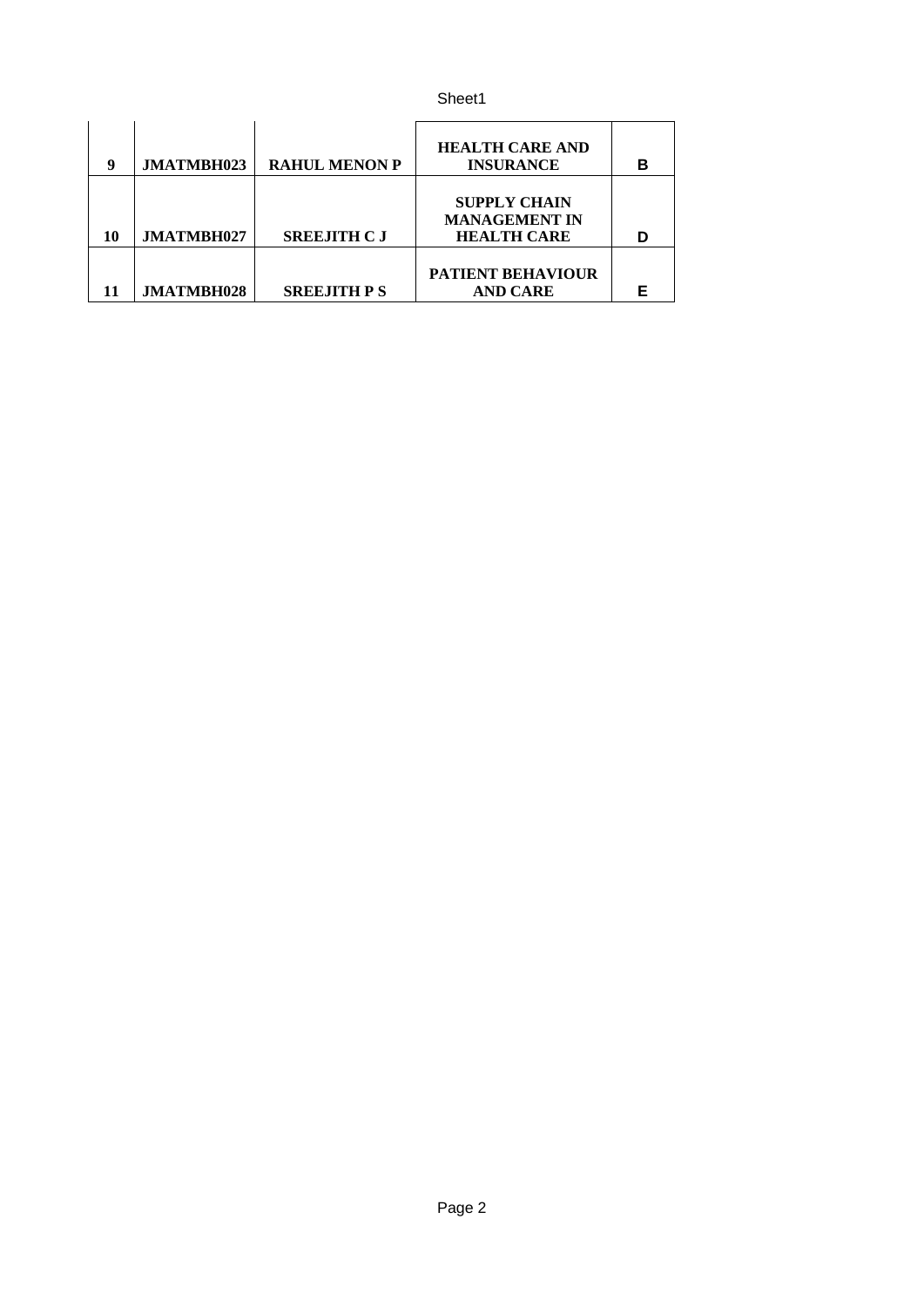Sheet1

| 3rd Sem MBA IF Jan 2021 |                               |                                  |                                                                 |           |  |
|-------------------------|-------------------------------|----------------------------------|-----------------------------------------------------------------|-----------|--|
| SL.<br>NO               | <b>NAME</b>                   | <b>REGISTER</b><br><b>NUMBER</b> | <b>PAPER DETAILS</b>                                            | Grade     |  |
| 1                       | <b>DELJINK SHAJU</b>          | <b>JMARMBF010</b>                | <b>ADVANCED TAXATION</b>                                        | NC        |  |
| $\overline{2}$          | <b>DRISYA SATHEESH</b>        | JMASMBF012                       | <b>BUSINESS ANALYSIS</b>                                        | E.        |  |
|                         |                               |                                  | <b>FINANCIAL REPORTING</b>                                      | D         |  |
| 3                       |                               |                                  | <b>JMATMBF002 AUDIT AND ASSURANCE</b>                           | E.        |  |
|                         | <b>ADEM ZANEEN</b>            |                                  | <b>ADVANCED TAXATION</b>                                        | Е         |  |
| 4                       | <b>ANJITHA ASHOK</b>          | JMATMBF005                       | <b>PROJECTS AND</b><br><b>RELATIONSHIP</b><br><b>MANAGEMENT</b> | Е         |  |
|                         |                               |                                  | <b>ADVANCED STRATEGIC</b><br><b>MANAGEMENT</b>                  | E.        |  |
|                         |                               |                                  | FINANCIAL<br><b>MANAGEMENT</b>                                  | <b>NC</b> |  |
| 5                       |                               |                                  | PERFORMANCE<br><b>MANAGEMENT</b>                                | D         |  |
|                         |                               | JMATMBF006                       | <b>FINANCIAL REPORTING</b>                                      | Е         |  |
|                         |                               |                                  | <b>PROJECTS AND</b><br><b>RELATIONSHIP</b><br><b>MANAGEMENT</b> | Е         |  |
|                         | <b>ANJU KRISHNA A R</b>       |                                  | <b>ADVANCED TAXATION</b>                                        | E.        |  |
| 6                       | <b>ARATHI KRISHNAN P</b><br>R | JMATMBF007                       | <b>AUDIT AND ASSURANCE</b>                                      | Е         |  |
| 7                       | <b>ARJUNS</b>                 | JMATMBF008                       | AUDIT AND ASSURANCE                                             | D         |  |
| 8                       | <b>FAZEELAPA</b>              | JMATMBF013                       | <b>FINANCIAL REPORTING</b>                                      | D         |  |
| 9                       |                               |                                  | <b>ADVANCED STRATEGIC</b><br><b>MANAGEMENT</b>                  | Е         |  |
|                         |                               |                                  | FINANCIAL<br><b>JMATMBF014 MANAGEMENT</b>                       | <b>NC</b> |  |
|                         |                               |                                  | <b>PERFORMANCE</b><br><b>MANAGEMENT</b>                         | D         |  |
|                         | <b>JESMY ROSE</b>             |                                  | <b>FINANCIAL REPORTING</b>                                      | D         |  |